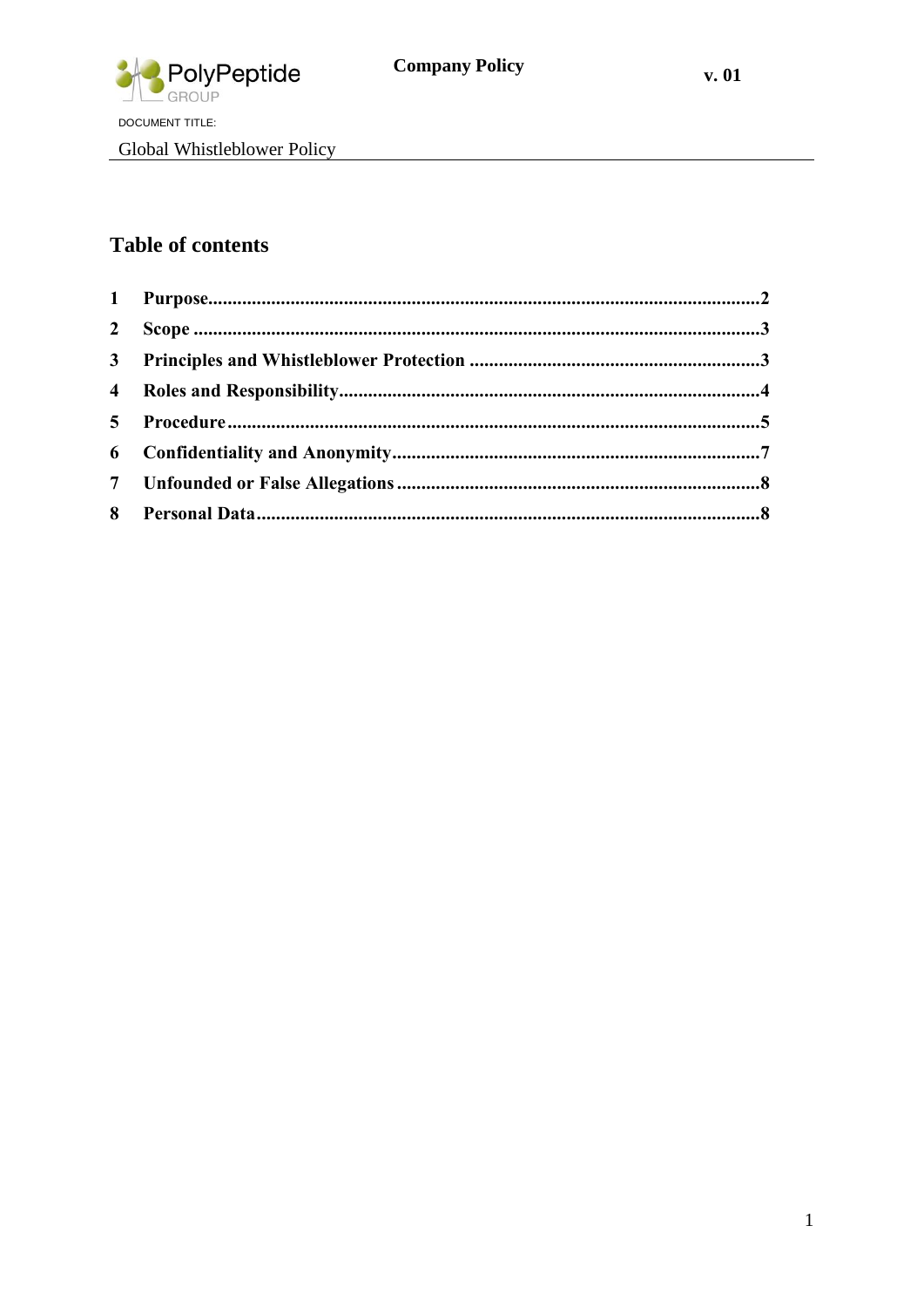

Global Whistleblower Policy

## <span id="page-1-0"></span>**1 Purpose<sup>1</sup>**

This whistleblower policy (the "**Policy**") sets out how PolyPeptide Group AG, together with its consolidated subsidiaries, ("**PolyPeptide**") will support you so that you can safely express your concerns, know who to contact, understand how to make a report and know the protections available to you.

#### **Introduction**

At PolyPeptide, we strive to remain focused on the needs of our customers and our business, while adhering to fundamental principles of ethics and compliance. The foundation of our commitment is our Code of Conduct, which is mandatory for all employees across PolyPeptide.

Our managers have leadership responsibilities for setting a good example, encouraging an environment of open and honest communication without fear of retaliation, and taking prompt action when ethical or compliance issues are brought to their attention.

PolyPeptide's whistleblower program is an important element in detecting corrupt, illegal or other unethical conduct. PolyPeptide strongly encourages you to **speak up** if you observe, have knowledge of or suspect any matters of concern.

#### **PolyPeptide will take all reports made under this Policy seriously.**

PolyPeptide's Board of Directors, with the support of the Audit and Risk Committee, urges whistleblowers who have observed or have knowledge of actual or reasonably suspected corrupt, illegal or other unethical conduct to use the whistleblower program. Whistleblowers are encouraged to report such concerns and suspicions via the designated, autonomous and independent whistleblower hotline as soon as possible, knowing that they can do so without fear of intimidation, harassment, retaliation, reprisals, discrimination or adverse employment consequences because of such report.

This Policy sets out the way in which whistleblowers may raise any concerns that they have through the whistleblower program and how those concerns will be dealt with. If a whistleblower is uncertain as to whether something is within the scope of this Policy, the whistleblower should seek advice from his/her manager or local HR department or his/her contact person within PolyPeptide.

#### **Who is a whistleblower?**

A whistleblower is someone who reports actual concerns or reasonable suspicions about corrupt, illegal or other unethical conduct, which have occurred or are very likely to occur, and about attempts to conceal such corrupt, illegal or other unethical behaviors.

<sup>&</sup>lt;sup>1</sup> This Policy is without prejudice to applicable local legislation and/or local procedures, in particular for countries that have not yet transposed or will not transpose the EU Whistleblower Directive as of that date of this Policy. PolyPeptide may consequently have to change the Policy to ensure compliance with local laws.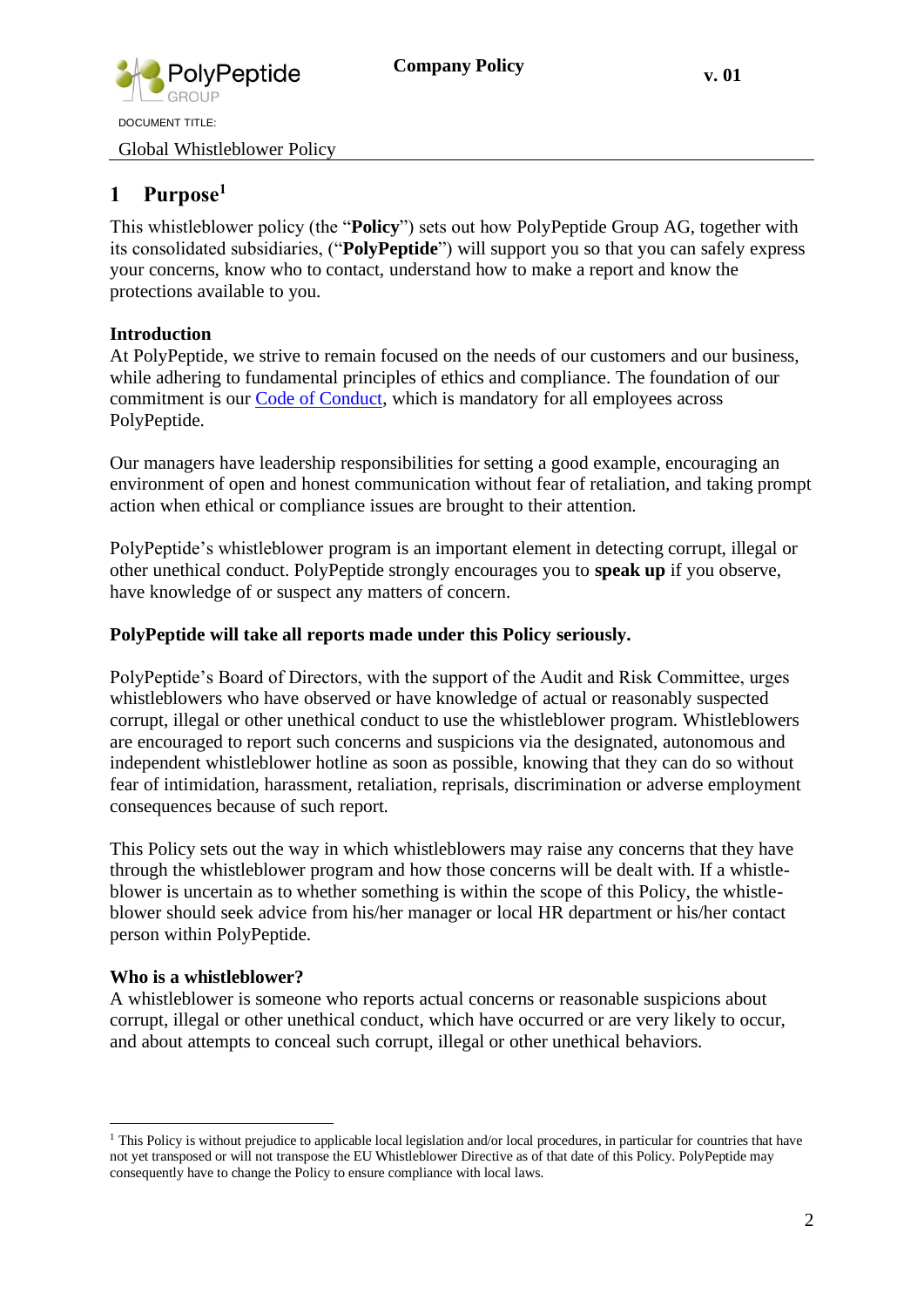

Global Whistleblower Policy

A whistleblower can be a current or former employee of PolyPeptide, including individuals performing functions in relation to PolyPeptide, such as agency workers and contractors, suppliers, business partners and other external parties with a connection to PolyPeptide.

## <span id="page-2-0"></span>**2 Scope**

The whistleblower program covers reporting of breaches of applicable laws, serious breaches of internal policies and procedures within PolyPeptide, and other serious matters, including (but not limited to) the following:

- Criminal offences, including fraud, embezzlement, misuse of assets, forgery of documents, accounting manipulation, bribery, corruption and money laundering
- Competition law breaches
- Serious or repeated violations of applicable laws, legislations or regulations
- Serious or repeated breaches of occupational health and safety legislations
- Significant infringements of environmental regulations and pollution of the environment
- Serious or repeated breaches of important internal guidelines at PolyPeptide
- Serious workplace conflicts, such as severe bullying, harassment, discrimination, physical violence, threats and sexual abuse. 2

The above are examples only. If you are in doubt as to whether or not your report falls within the scope of the whistleblower program, you are, nevertheless, encouraged to use PolyPeptide's whistleblower program. The report will be assessed, and you will receive feedback on whether your report is covered by the whistleblower program.

Other matters, including HR matters, complaints about other employee's behavior or incompetence, dissatisfaction with salary conditions, including minor breaches of PolyPeptide's internal guidelines on sick leave, alcohol intake etc. are not covered by the scope of the whistleblower program. These types of matters must be raised in a dialogue with an intermediate manager or your local HR department.

Do not use the whistleblower program to report events that pose an immediate threat to life or health. If you need urgent help, please contact the public emergency services.

## <span id="page-2-1"></span>**3 Principles and Whistleblower Protection**

Everyone who works in or works with PolyPeptide should be aware of the importance of preventing and eliminating corrupt, illegal or other unethical conduct, whether at work or in the course of doing business. Polypeptide's Code of Conduct sets out the values and expectations with which it conducts business. PolyPeptide encourages employees and business partners to be watchful for corrupt, illegal or other unethical conduct and report

<sup>&</sup>lt;sup>2</sup> This section is without prejudice to applicable local legislations and/or local procedures/policies across each of PolyPeptide's subsidiaries. Specifically, reference is made to the Sexual Harassment Prevention Policy applicable to PolyPeptide Laboratories Priv. Ltd. Complaints regarding sexual harassment in the workplace in India received through the whistleblower program must and will be referred to and handled by the Internal Complaints Committee in accordance with Indian law. In addition, reference is made to the Belgian legislation on (sexual) harassment, violence and discrimination at the workplace and the applicable specific legal procedures, as well as applicable local policies, for such claims and/or violations.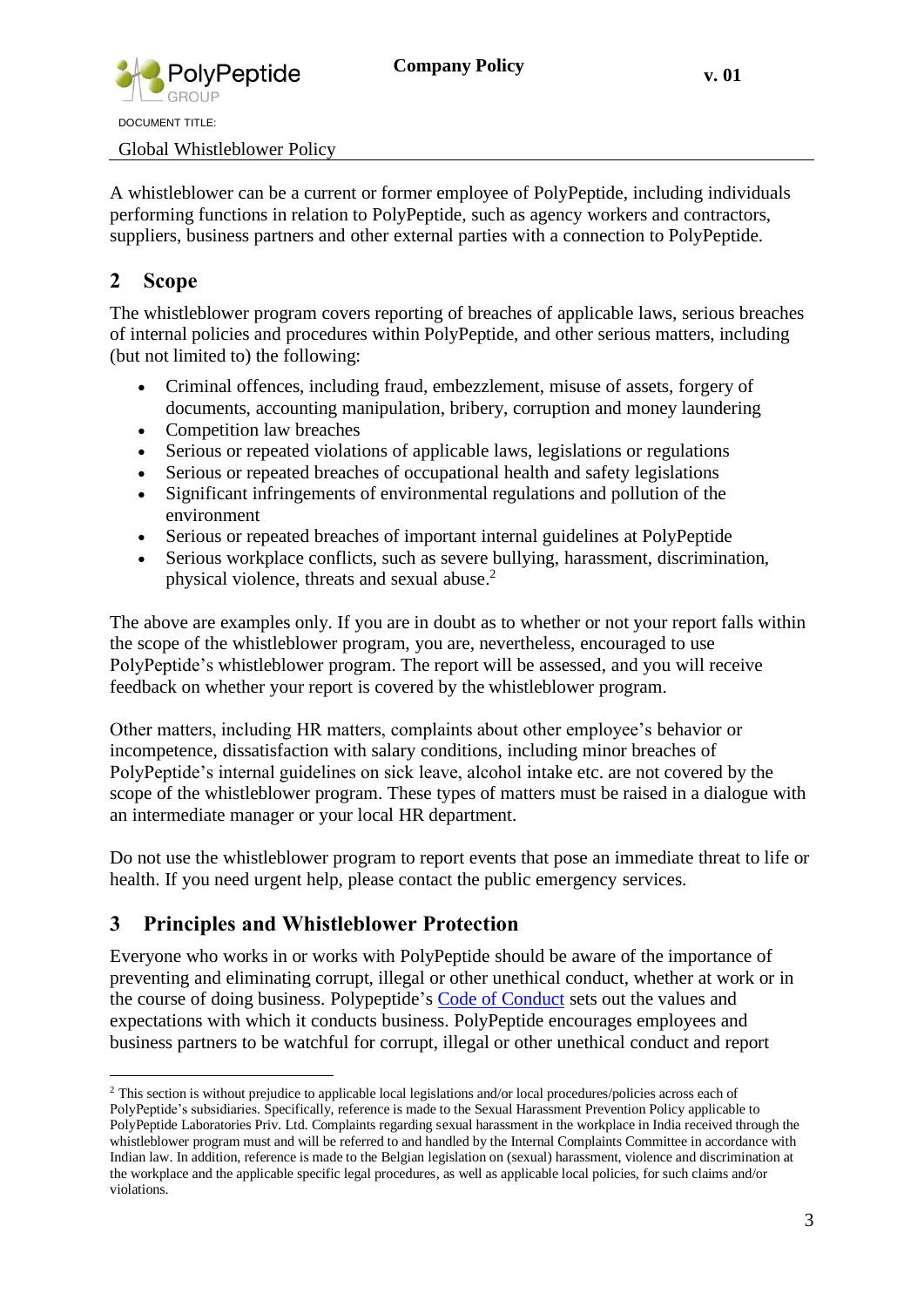

Global Whistleblower Policy

anything of that nature that they become aware of. All information will be kept confidential to the fullest extent possible.

PolyPeptide does not tolerate harassment and retaliation against whistleblowers. No whistleblower will be victimized for raising a matter through the whistleblower program as long as he/she has raised a legitimate concern in good faith.

A whistleblower who makes such a report via the whistleblower program has the right not to be dismissed, subjected to any other detriment, or victimized because he/she has made a report. If a whistleblower believes that he/she has suffered any such treatment or other retaliatory acts, he/she should immediately inform the General Counsel of PolyPeptide.

No one within PolyPeptide, including management and other employees, may threaten or retaliate against whistleblowers in any way. Anyone involved in such conduct will be subject to disciplinary action.

Any instruction to cover up wrongdoing or obstructing whistleblowers from reporting will not be tolerated and is itself subject to disciplinary action.

PolyPeptide does not accept reports via the whistleblower program that are intentionally incorrect or contain misleading information. If an employee knowingly makes a false report or makes a report in bad faith, it can result in negative employment law consequences, including termination of employment.

### <span id="page-3-0"></span>**4 Roles and Responsibility**

#### **I. General Counsel and Head of Internal Audit**

The General Counsel of PolyPeptide has the overall responsibility for this Policy. The General Counsel is responsible for the whistleblower program and for reviewing the effectiveness of actions taken in response to concerns raised under the whistleblower program.

The General Counsel and Head of Internal  $\text{Audit}^3$  are responsible for deciding whether investigations of whistleblower reports shall be conducted, and, in the affirmative, whether the investigation shall be conducted internally and/or with external assistance. The General Counsel and Head of Internal Audit are also responsible for:

- Proper management of the whistleblower program and diligent follow-up on whistleblower reports
- Maintaining a whistleblower procedure for describing the process for handling whistleblower reports, including internal investigations of whistleblower reports

<sup>&</sup>lt;sup>3</sup> If the General Counsel is absent, the responsibility will lie with the Head of Internal Audit. If the Head of Internal Audit is absent, the responsibility will lie with the General Counsel. If (i) neither the General Counsel or Head of Internal Audit are available or (ii) either the General Counsel or Head of Internal Audit have a conflict of interest, the responsibility will lie with the Audit and Risk Committee. If the Audit and Risk Committee are unavailable, or if the report concerns the Audit and Risk Committee, the responsibility will lie with PwC (as administrator of the whistleblower program).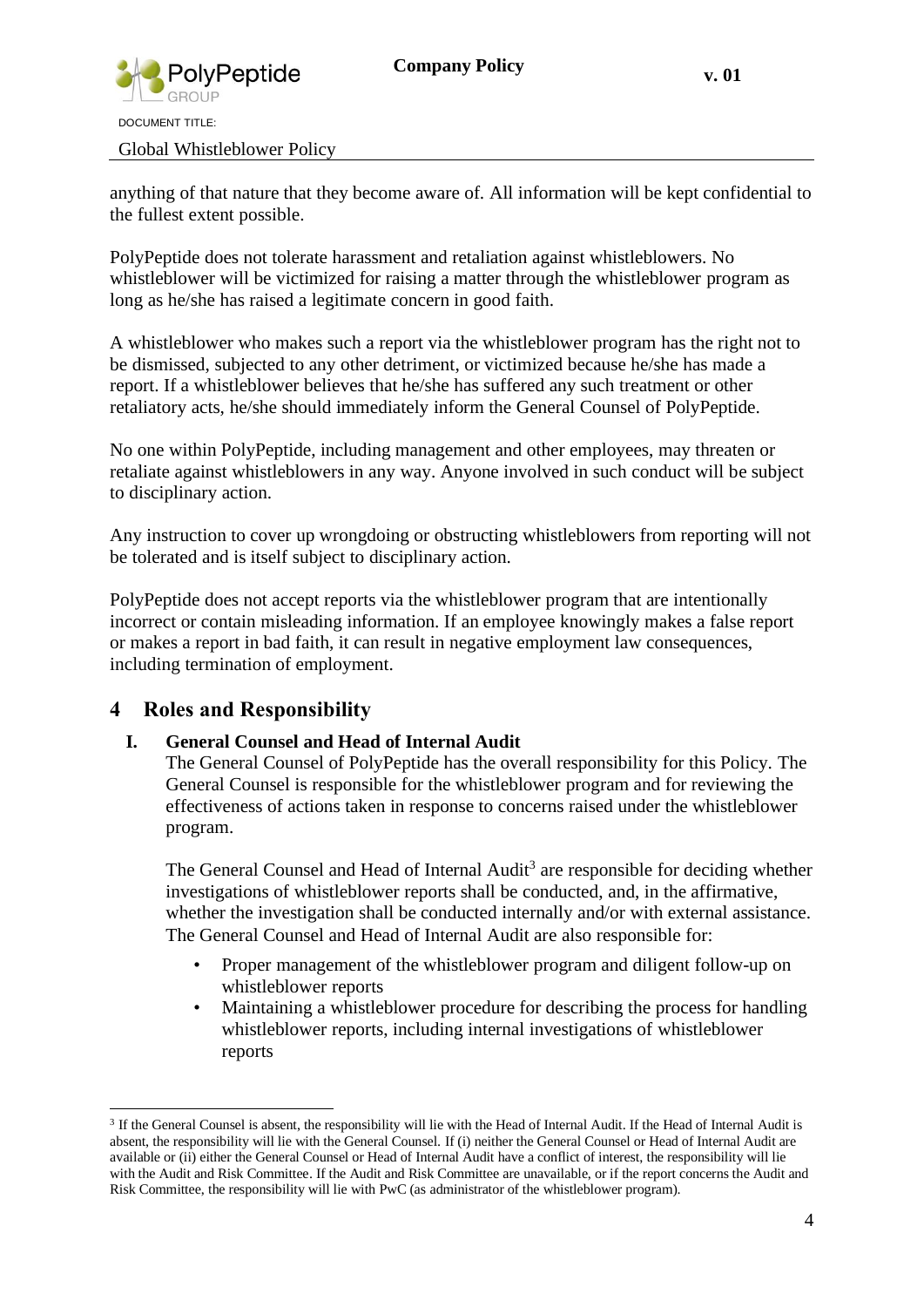

Global Whistleblower Policy

- Ensuring that whistleblower reports are handled in compliance with applicable rules and this Policy
- Maintaining an overview of received whistleblower reports
- Quarterly reporting to PolyPeptide's Audit and Risk Committee as well as its Board of Directors about the number of reports handled, and notifying PolyPeptide's Audit and Risk Committee as well as its Board of Directors in case a whistleblower report concerns matters regarding bribery or corruption.

The General Counsel must ensure that all managers and other individuals who may deal with concerns or investigations under this Policy receive regular and appropriate training.

The General Counsel reviews this Policy from a legal and operational perspective at least every third year.

#### **II. PwC**

Whistleblower reports are received by an external third party, PwC (*PwC Statsautoriseret Revisionspartnerselskab*, "**PwC**"). PwC is an independent audit, tax and advisory firm that receives reports on behalf of PolyPeptide to ensure an independent and potentially anonymous whistleblower hotline for reports.

PwC will make a preliminary assessment of whether the report falls within the scope of the whistleblower program. PwC will then assess who can handle the whistleblower report in PolyPeptide impartially and competently, ensuring the report is not forwarded to a person whom the whistleblower report directly or indirectly relates to, or where there may be a risk of conflict of interest.

#### **III. Employees**

All employees of PolyPeptide are obliged to collaborate loyally and ethically during investigations of whistleblower reports.

#### <span id="page-4-0"></span>**5 Procedure**

PolyPeptide encourages whistleblowers to speak up and report corrupt, illegal or other unethical conduct by taking the following steps:

#### **I. STEP 1 – Reporting**

The whistleblower will need to provide the following information through the whistleblower program:

- the nature of concern and why he/she believes it to be true;
- the background and history of the concern; and
- any other relevant information and documentation supporting the allegation or suspicion.

To make a report, go to [PolyPeptide Whistleblower Hotline.](https://whistleblowersoftware.com/secure/94d7bf1c-1e11-43bb-bfe4-d669a2a6c8ed)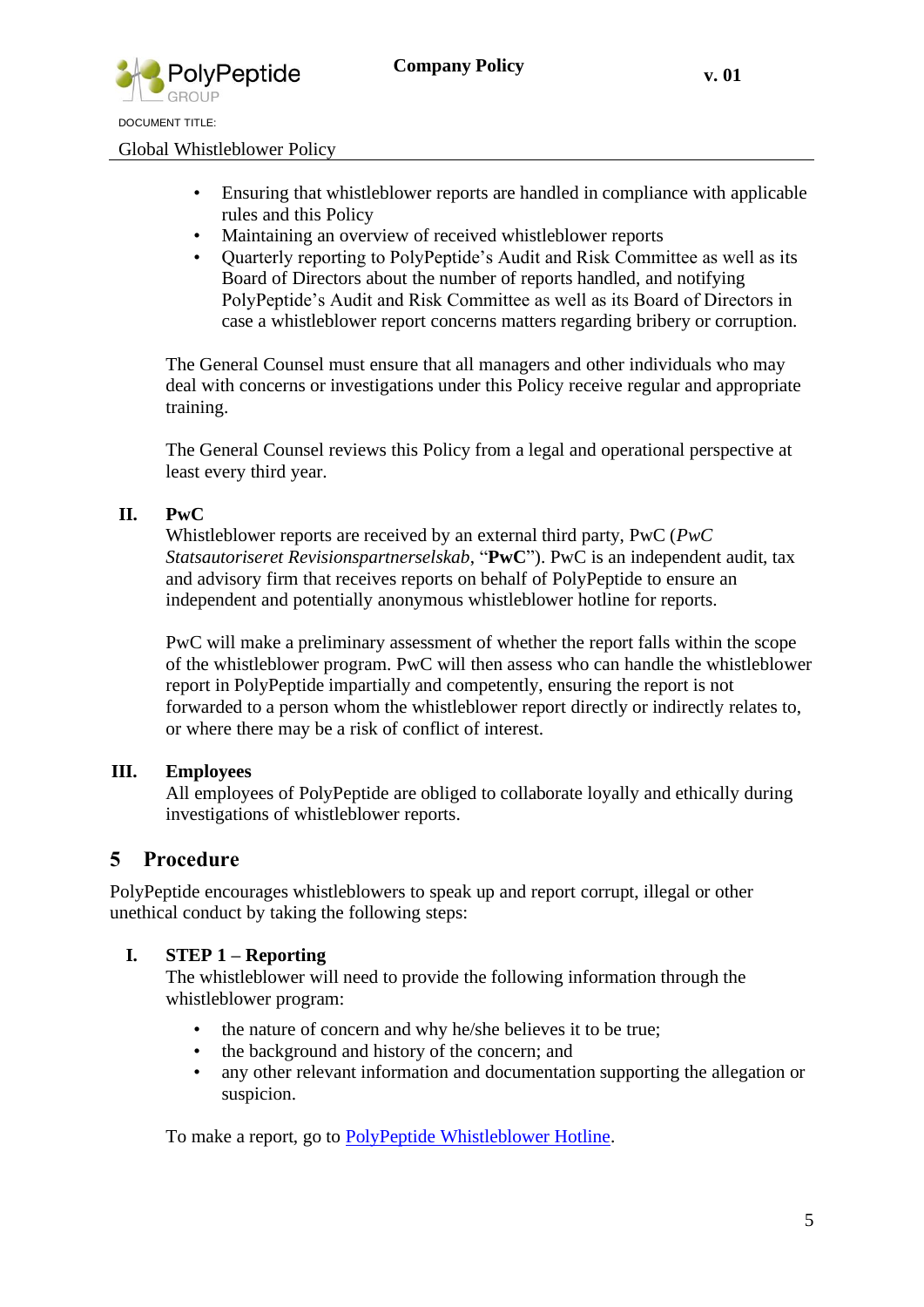

Global Whistleblower Policy

#### **II. STEP 2 – Handling of reports and investigation**

PwC initially makes a preliminary assessment of whether the report is covered by the scope of the whistleblower program. PwC then evaluates who should receive the whistleblower report at PolyPeptide in order to ensure that the whistleblower report is handled by an impartial and competent person, and, importantly, that it is not forwarded to the person that the whistleblower report directly or indirectly relates to, or where there may be a risk of conflict of interest.

PwC will confirm the receipt of the report directly to the whistleblower within seven days of receiving the report, if possible.

If the report does not fall within the scope of the whistleblower program, it will be forwarded to PolyPeptide with a notice to this effect, along with a notice that there is no basis for processing the report, which must then be deleted.

If the report falls within the scope of the whistleblower program and there is a basis for conducting an investigation, PwC will forward the report to PolyPeptide, who will determine the appropriate steps to take and whether an investigation of the matter will be initiated.

Upon receipt of a report from PwC as outlined above, PolyPeptide may conclude and recommend the following based on an investigation:

- The investigation be closed if the report is unfounded.
- The investigation be closed by giving a reprimand/warning.
- The investigation be closed with an expulsion/dismissal of an employee.
- The investigation be closed with a recommendation to change policy, procedure or guidelines.
- The investigation be handed over to the police for further investigation.

Any matter raised under this procedure will be investigated thoroughly, promptly and confidentially.

The investigation may include the whistleblower and other individuals involved giving a written statement.

The whistleblower may invite his/her trade union or professional association representative to be present for support during any meetings or interviews in connection with the concerns he/she has raised. The person supporting the whistleblower must respect the confidentiality of the report and any subsequent investigation.

Upon conclusion of any investigation, the whistleblower will be told the outcome of the investigation and what has been done, or proposed to do, about it. If no action is to be taken, the reason for this will be explained. This feedback must be given to the whistleblower within three months of the receipt of the report, insofar as this is possible.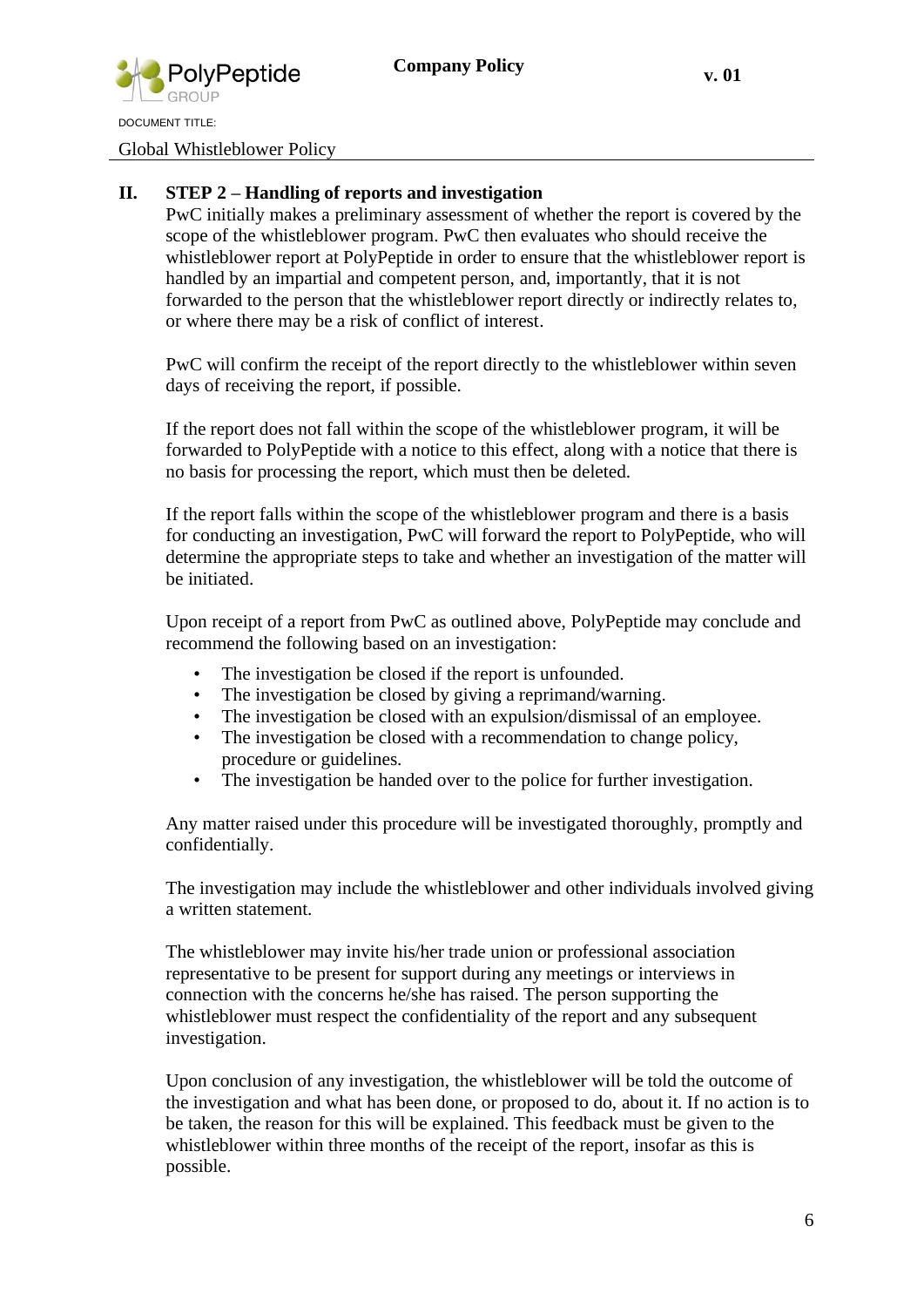

Global Whistleblower Policy

PolyPeptide will aim to keep the whistleblower informed of the progress of the investigation and its likely timeline. However, sometimes the need for confidentiality may prevent PolyPeptide from giving the whistleblower specific details of the investigation or of any disciplinary action taken as a result. The whistleblower shall treat any information about the investigation as confidential.

#### **III. STEP 3 – Reports outside the scope of the whistleblower program**

Reports and information judged to fall outside the scope of the whistleblower program will be immediately destroyed in accordance with applicable laws and regulations on data protection and consequently not processed according to the procedures applicable for the whistleblower program and within this Policy.

#### **IV. STEP 4 – Reporting to Authority**

If the whistleblower reasonably believes that the appropriate action has not been taken based on a report made through the whistleblower program, he/she should report the matter to the relevant authority in his/her respective country, including:

- Belgium Autorité de protection des données
- Denmark Datatilsynet
- France Défenseur des droits
- Sweden Integritetsskyddsmyndigheten
- United States US Food and Drugs Administration

### <span id="page-6-0"></span>**6 Confidentiality and Anonymity**

All information and the identity of the whistleblower will be safeguarded and kept confidential to the greatest possible extent. The whistleblower has the right to be anonymous.

The whistleblower program is operated by PwC through a secured web-based platform, independent from PolyPeptide and its IT infrastructure. Specifically, PolyPeptide is not able to access the web-based platform or any reports contained therein.

PolyPeptide encourages every whistleblower to disclose his/her identity when reporting. Proper investigation may be more difficult or impossible if PolyPeptide cannot obtain further information from the whistleblower. It is also more difficult to establish whether any allegations are credible and have been made in good faith. Whistleblowers who are concerned about possible reprisals if their identity is revealed should come forward to PwC through the whistleblower program so that appropriate measures can then be taken to preserve confidentiality.

However, if the whistleblower wants to raise his/her concern anonymously, PolyPeptide, through PwC, will ensure to keep the whistleblower's identity anonymous. If it is necessary for the PolyPeptide representative investigating the concern to know the whistleblower's identity, this will be discussed with the whistleblower through PwC ahead of time, and the identity of the whistleblower will not be shared with the respective PolyPeptide representative without the prior consent from the whistleblower.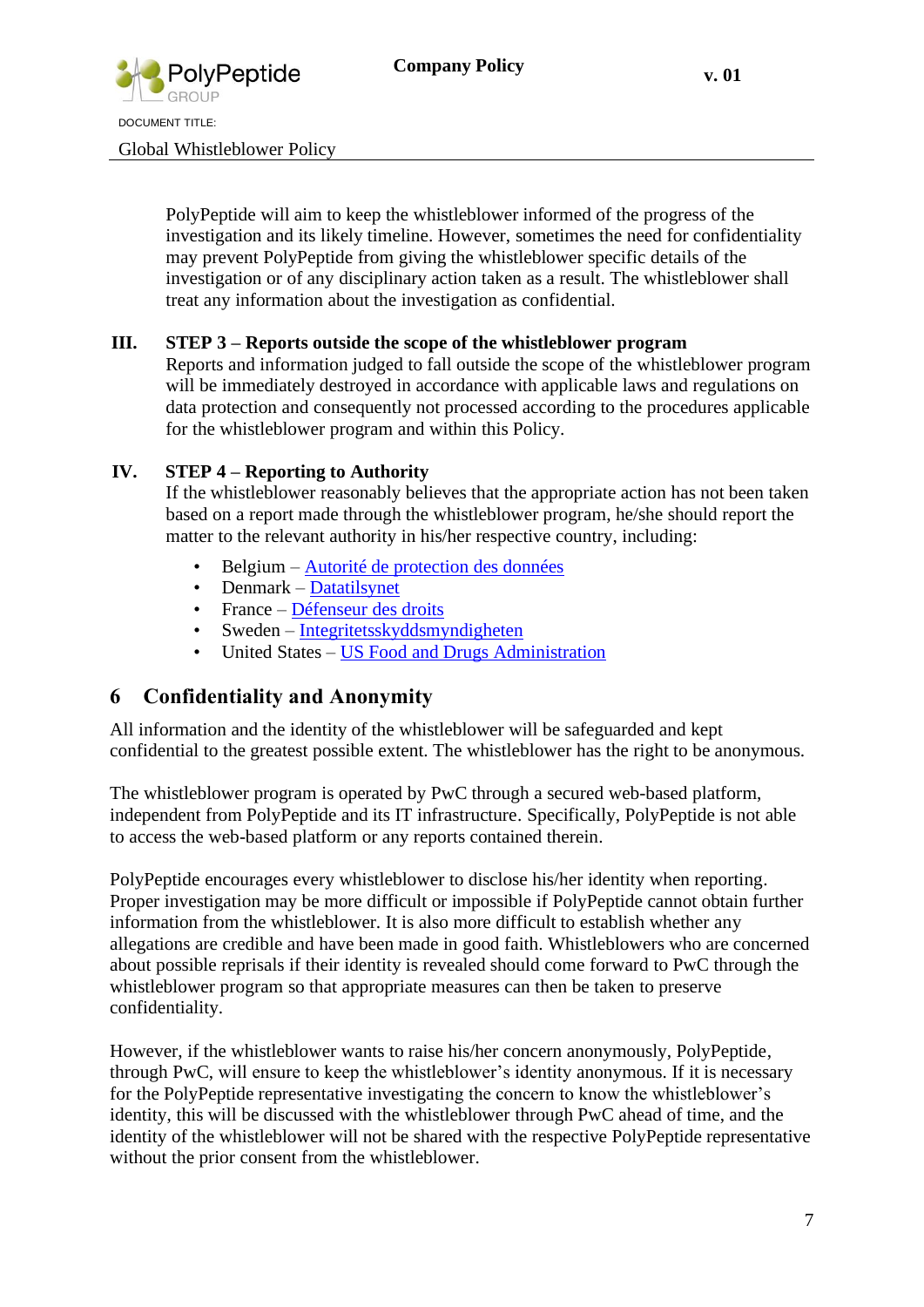

DOCUMENT TITLE: Global Whistleblower Policy

<span id="page-7-0"></span>**7 Unfounded or False Allegations**

If a whistleblower makes a report in good faith and reasonably believes their concern to be true, but the concern is not confirmed by the investigation or proves to be unfounded, PolyPeptide will recognize his/her concern and the whistleblower will have nothing to fear and will not be subject to any negative consequences, including consequences of an employment law nature.

If, however, a whistleblower makes an allegation frivolously, maliciously or for personal gain, appropriate action that could include disciplinary action may be taken.

Making a false allegation and recurring reports regarding a matter that has already been investigated may have disciplinary, civil and/or criminal law consequences.

# <span id="page-7-1"></span>**8 Personal Data**

Personal data and information submitted through the whistleblower program is processed for the purpose of establishing a whistleblower program at PolyPeptide, which can be used for reporting potential criminal offences and/or irregularities of major concern to Polypeptide. All processing and storage of data resulting from this Policy will be made in accordance with applicable laws and regulations on data protection.

The legal basis for investigating any unethical and/or illegal conduct or activity, irregularities, wrongdoing or dangers at PolyPeptide so that PolyPeptide can prevent and avert illegal and serious conduct and activities and for the processing of personal data follows from Regulation (EU) 2016/679 ("**GDPR**"), Article 6 (1) on the processing of personal data, Article 9 (2) on the processing of special categories of personal data, and Article 10 on personal data relating to criminal convictions and offences processing of personal data which is necessary for PolyPeptide to pursue a legitimate interest in being able to investigate any criminal offenses or other unlawful conduct in the whistleblower reports.

PolyPeptide collects and processes personal data for the purpose of pursuing the legitimate interests of PolyPeptide to ensure compliance with applicable laws across all of PolyPeptide's operations. This is in accordance with point f in Article 6(1) under the GDPR.

Polypeptide collects and processes personal data of the whistleblower for the purpose of complying with legal requirements in order to meet a legal obligation imposed by law, by regulation and/or national rules specific for the reported matter. This is in accordance with point c in Article 6(1) under the GDPR.

PolyPeptide collects and processes the following personal data in accordance with the outlined purpose and legal basis:

- Information regarding the reported matter, including potential breach of law, criminal offence, violations of internal policies, procedures and guidelines at Polypeptide or other serious matters
- Documents, information or evidence supporting the reported matter, and other information relevant to the investigation of the matter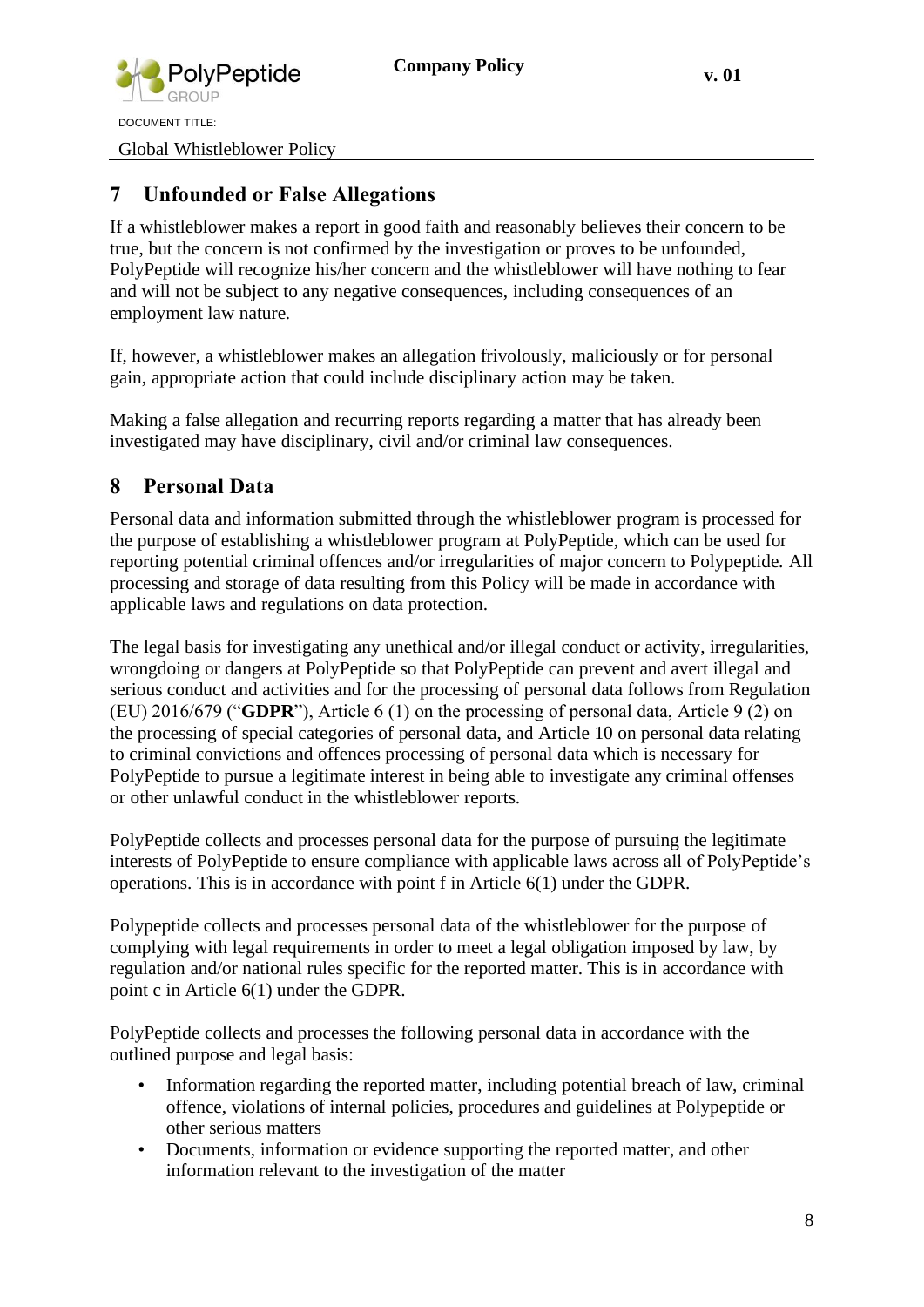

Global Whistleblower Policy

- The whistleblower's name, e-mail and telephone number, including other potential identifiable personal information (to the extent provided)
- Names of any persons mentioned in the whistleblower report, including other potential identifiable personal information, and names of persons within PolyPeptide or outside PolyPeptide who know or may know about the reported matter.

Transfer of personal data to third countries may occur when PolyPeptide transfers data to its subsidiaries in the US or India, or if the report concerns a sexual harassment case concerning employees working for or affiliated to the subsidiary in India. The basis for the transfer to India will be the EU Commission's standard contract for transferring data to a controller outside the EU.

Those PolyPeptide subsidiaries to which the GDPR is not directly applicable will generally apply the same standards towards the protection of individuals' personal data as set out in the GDPR, and those subsidiaries will apply any applicable local laws relating to personal data protection.

When your personal data is registered you have the following rights:

- The right to be informed about the collection of personal data
- The right to request access to personal data
- The right to request that personal data be corrected or deleted, including request that processing is restricted if you, for example, believe that the information is wrong.

Personal data will be processed in a manner that is compatible with the purposes of this Policy and personal data will not be retained longer than necessary in relation to those purposes. Further, all personal data will be processed in a manner that ensures appropriate security of the data. Personal data will be deleted after the completion of an initial investigation if it turns out that the whistleblower report is unfounded. If an actual investigation is initiated on the basis of the whistleblower report, personal data will be deleted within two months after the investigation has been completed. Substantiated reports that contain information that may lead to disciplinary, civil or criminal responsibility are kept until the conclusion of the respective proceedings as per the requirements of the applicable law.

The person whose data is being processed, shall be notified of such processing as soon as possible. The notification shall include, *inter alia*, information on the personal data being processed, the duration of the processing and the rights conferred on the person whose data is being processed under applicable laws and regulations. Whistleblowers will be informed of the actions taken or envisaged based on the report and any results within three months of the report, insofar as this is possible.

Reference is made to PolyPeptide's **Data Privacy Policy**.

The person whose data is being processed also has the right to submit a complaint with the relevant independent authority that supervises compliance with the rules on protection of personal data.